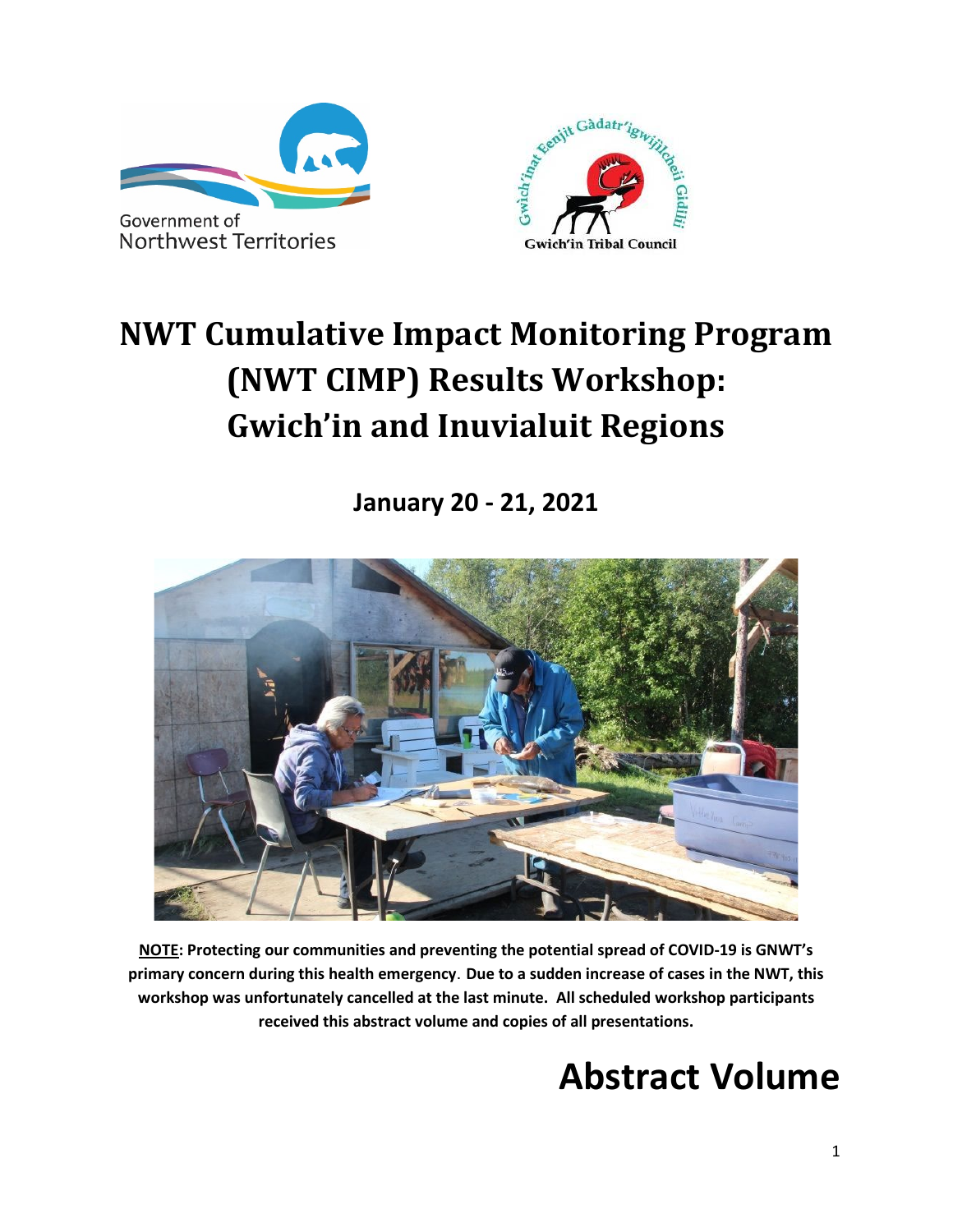#### **Cover Photograph**

Alice and Ernest Vittrekwa sampling fish; E. Hodgson

#### **Compiled by M. Seabrook**

#### *Recommended Citation:*

Seabrook, M. (compiler), 2021. NWT CIMP Results Workshop: Abstracts; Northwest Territories Cumulative Impact Monitoring Program, Inuvik, NT. NWT CIMP Abstract Volume 2021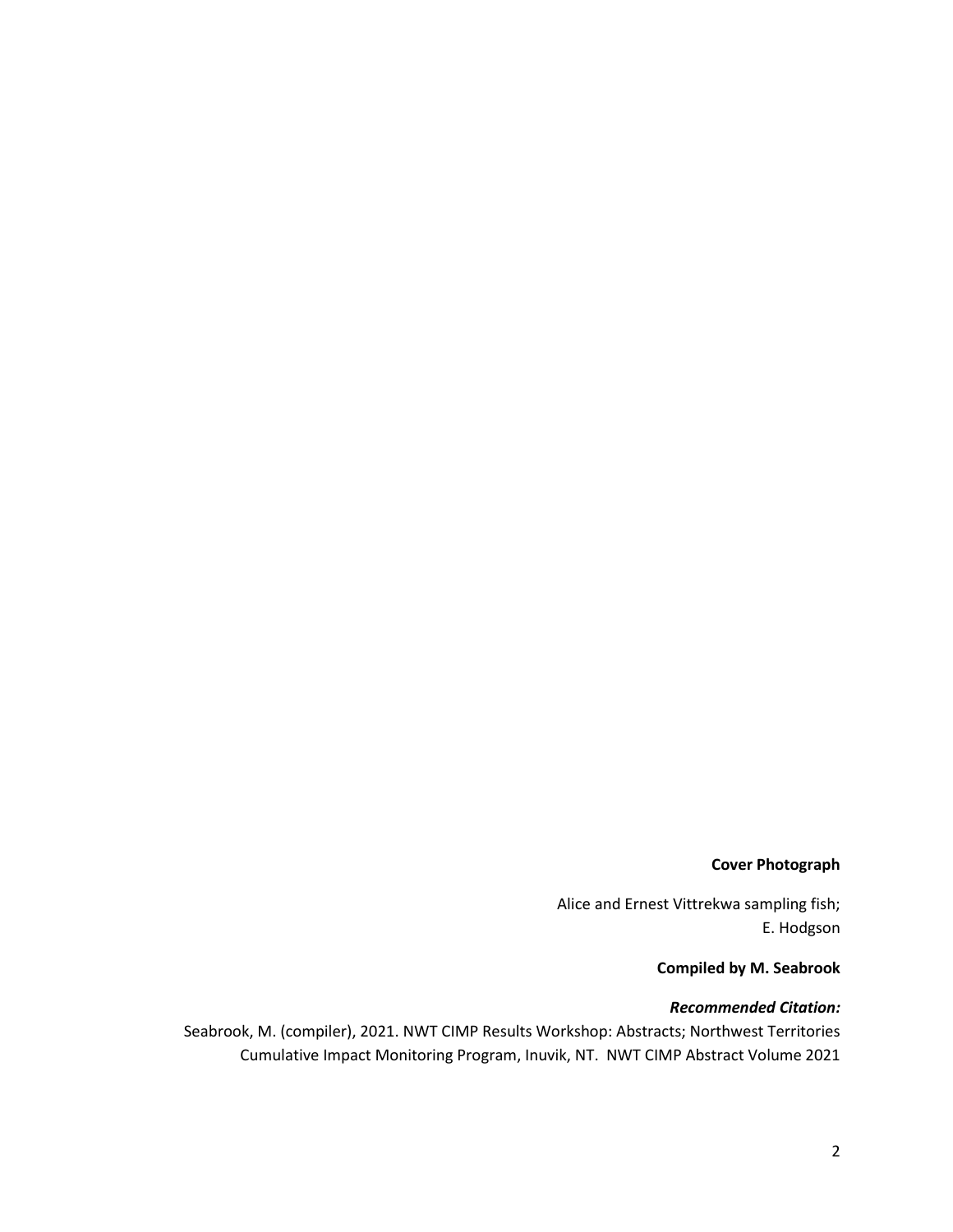# **Table of Contents (Ordered by Author -** \*denotes presenter**)**

| Stream Bio-monitoring along the Inuvik-Tuktoyaktuk and Upper Dempster Highways 5             |  |
|----------------------------------------------------------------------------------------------|--|
|                                                                                              |  |
|                                                                                              |  |
|                                                                                              |  |
| Boreal caribou habitat selection analysis and mapping to support range planning in the NWT 6 |  |
|                                                                                              |  |
| Community-based fisheries monitoring in the lower Mackenzie River watershed7                 |  |
|                                                                                              |  |
|                                                                                              |  |
|                                                                                              |  |
|                                                                                              |  |
|                                                                                              |  |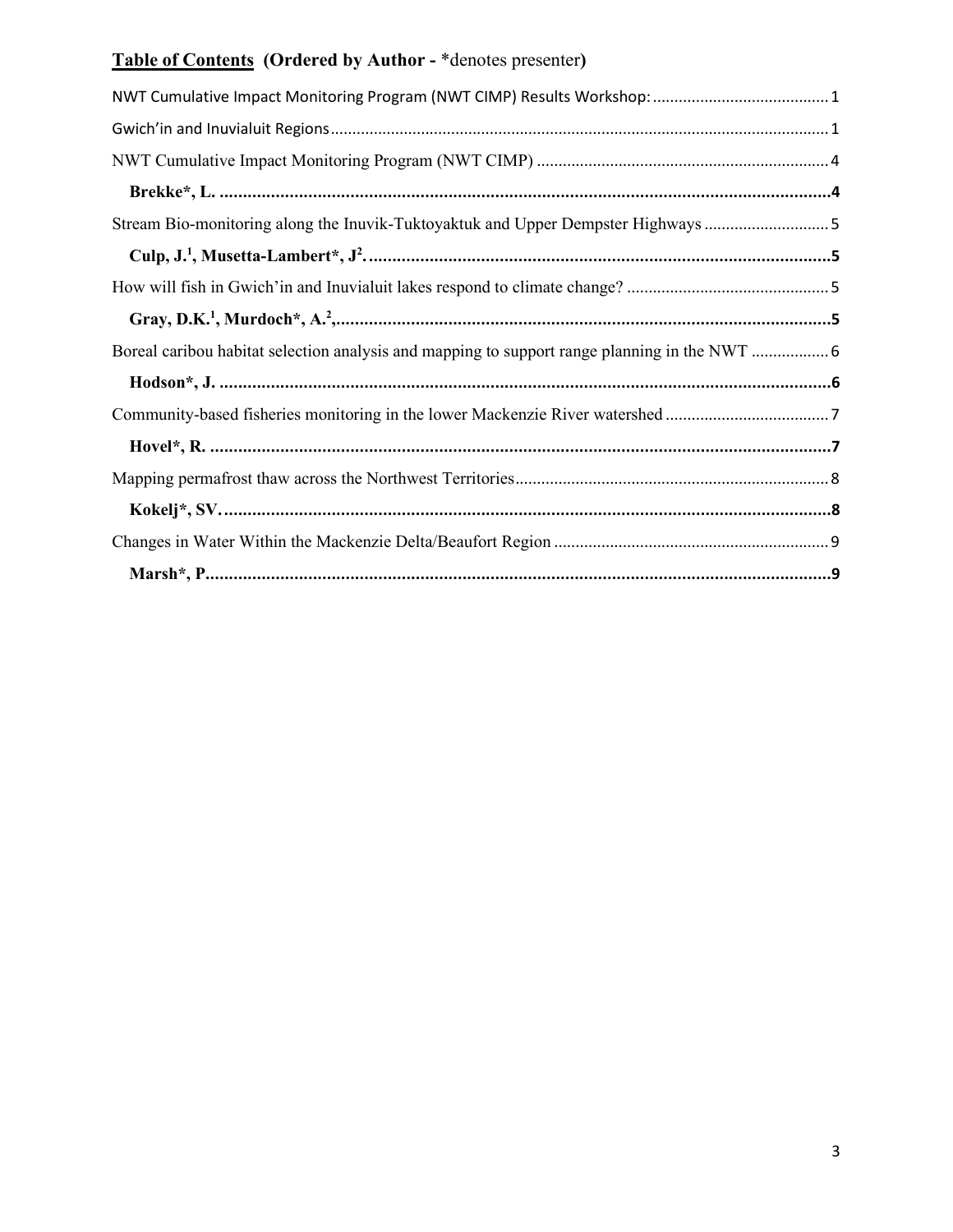# <span id="page-3-0"></span>**NWT Cumulative Impact Monitoring Program (NWT CIMP)**

## **Brekke\*, L.**

<span id="page-3-1"></span>NWT Cumulative Impact Monitoring Program, Department of Environment and Natural Resources, Government of the Northwest Territories, Yellowknife, NT

## [Lorraine\\_Brekke@gov.nt.ca](mailto:Lorraine_Brekke@gov.nt.ca)

NWT CIMP is a monitoring and research program that is administered by the Government of the Northwest Territories, Department of Environment and Natural Resources. It has an annual budget of approximately \$1.5 million and a staff of 6. It produces some of the best, most credible science and traditional knowledge in the territory.

The purpose of the program is to support environmental decision-making by generating baseline, cumulative impact and environmental trend information. As you know, many other agencies share responsibility for environmental monitoring in the NWT. It is NWT CIMP's role to fill information gaps that prevent an understanding of cumulative impacts.

NWT CIMP is part of the Mackenzie Valley co-management system, being an obligation of settled land claims in the Northwest Territories and Part 6 of the Mackenzie Valley Resource Management Act. NWT CIMP operates in the Inuvialuit Settlement Region through a memorandum of understanding with the Inuvialuit Regional Corporation.

The program is advised by a Steering Committee of regional Indigenous governments and organizations. Land and Water Boards and the Review Board provide advice to this committee as observers. ENR and the Steering Committee endorsed the current 5-year Action Plan in 2016 and it is focused on meeting the needs of co-management boards. Collaborative efforts are underway for an updated Action Plan for 2021-2025.

NWT CIMP has three key activity areas related to monitoring and research:

- 1. The program works with key decision-makers, the Steering Committee and others to determine monitoring priorities;
- 2. NWT CIMP staff coordinate monitoring, research and analysis. We also provide funding to others to conduct relevant research and monitoring. Approximately 30 projects are funded per year, and about 10 of those are in their final year;
- 3. NWT CIMP staff communicate results to decision-makers and communities.

The program currently has three priority valued components that were chosen by a broad group of decision-makers in 2011 and reconfirmed by the Steering Committee in the new action plan. These priorities are caribou, water and fish.

The focus of this presentation will be to give participants a better understanding of NWT CIMP information and projects in the Gwich'in and ISR areas, and where to find NWT CIMP information and data.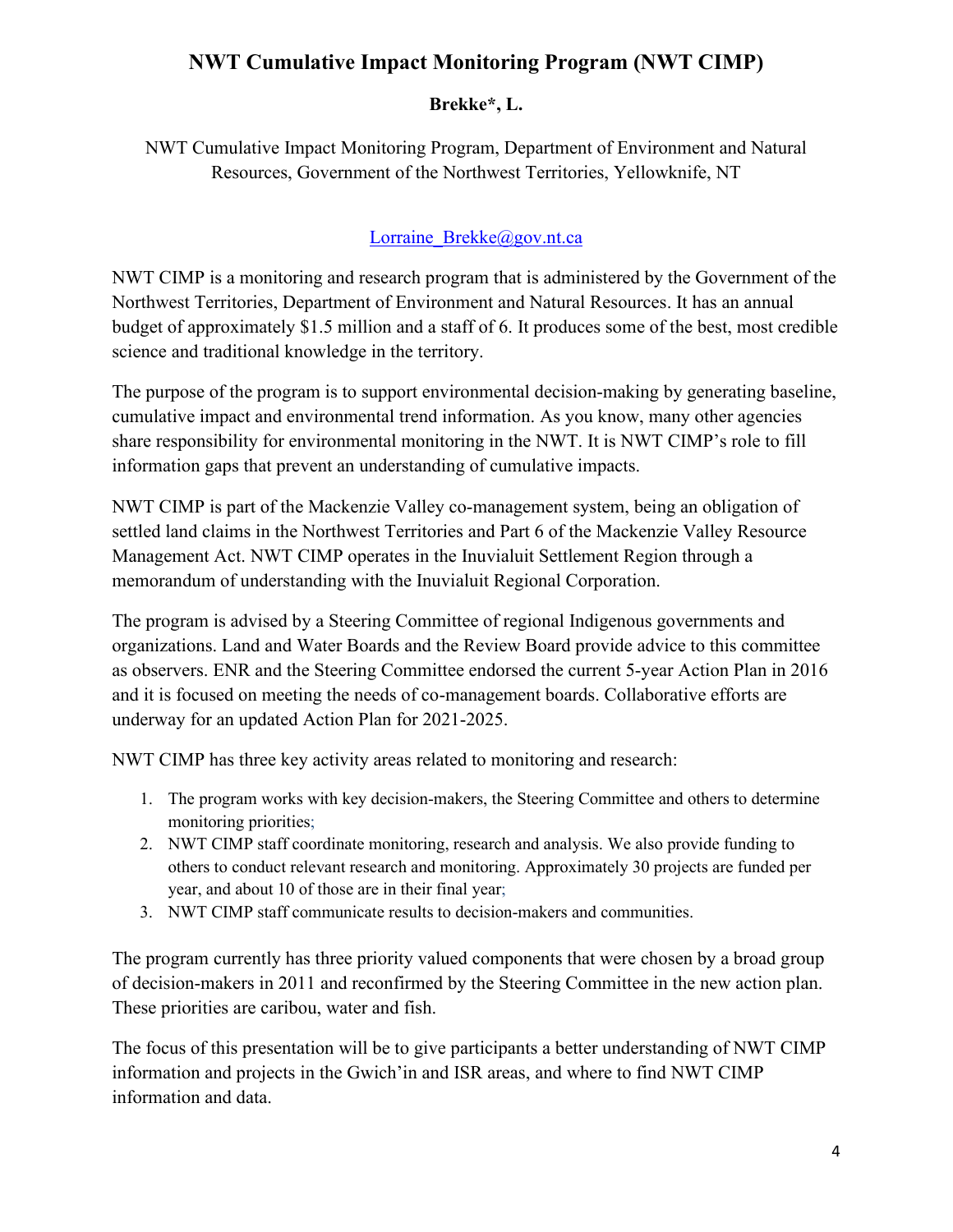# <span id="page-4-1"></span><span id="page-4-0"></span>**Stream Bio-monitoring along the Inuvik-Tuktoyaktuk and Upper Dempster Highways**

#### **Culp, J.1, Musetta-Lambert\*, J2.**

(1) Wilfrid Laurier University (2) Environment and Climate Change Canada

#### [jculp@wlu.ca](mailto:jculp@wlu.ca)

Climate change poses a risk to biodiversity and aquatic ecosystem health in Arctic freshwaters. In streams along the Dempster and Inuvik-Tuktoyaktuk highways, ecological impacts of road development may be exacerbated by climate change through increased sediment inputs caused by road erosion, permafrost slumping, and changes in hydrology. Unfortunately, there currently exists large gaps in understanding the effects of road development in the Arctic. We have collaborated with environmental monitors throughout Inuvialuit Settlement Region and in the Gwich'in Settlement Area to collect data through a combination of water quality measurements, investigating sensitive bioindicators such as aquatic insects, measuring habitat characteristics, and measuring ecosystem function through organic matter breakdown. Here, we present an overview of our preliminary results aiming to understand the impacts of road development on stream health along the Dempster and Inuvik-Tuktoyaktuk-Highways. Our results underscore the importance of partnerships with monitoring groups in northern communities and programs like the Canadian Aquatic Biomonitoring Network to generate data for specific impact studies in Canada's Arctic.

## <span id="page-4-3"></span><span id="page-4-2"></span>**How will fish in Gwich'in and Inuvialuit lakes respond to climate change?**

## **Gray, D.K.1, Murdoch\*, A.2,**

(1) Department of Biology, Wilfrid Laurier University (2) Department of Biology, York University

#### [dgray@wlu.ca](mailto:dgray@wlu.ca)

Climate change and other stressors have the potential to affect sensitive northern aquatic species, including reducing cold water habitat, and altering habitat quality through eutrophication ("greening") and brownification ("browning"). In addition, warming and road construction may encourage permafrost thaw, which can alter water quality and water quantity. We investigated the drivers of freshwater fish community health in Gwich'in and Inuvialuit lakes of the lower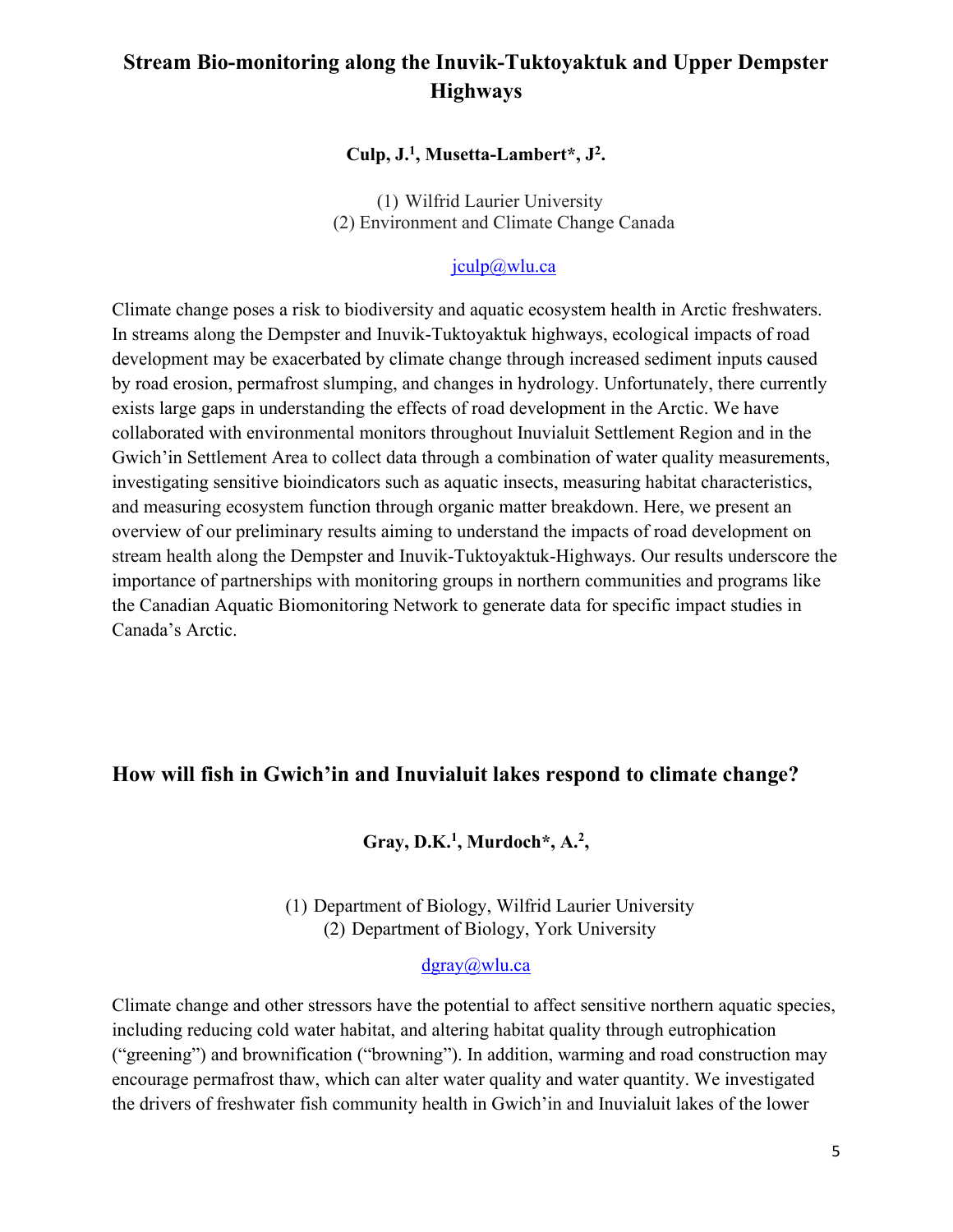Mackenzie River basin, one of the most rapidly warming regions of North America. To do this, we collected ecological data including lake morphometry, water quality, and fish community data from fifty lakes and derived several indicators of aquatic health including fish species richness, relative abundance, and the occurrence of three culturally important fish species. We found that water quality and lake size were important drivers of fish community health whereas relationships with temperature were negligible. Dissolved organic carbon (an indicator for lake browning) emerged as a particularly important driver of fish community structure, and fish community health steeply declined above a threshold point of  $17 - 18$  mg/L. We suggest potential mechanisms for these declines including light inhibition during summer and a reduced capacity for overwintering in smaller and murkier lakes that may experience faster oxygen depletion rates.

Using a more expansive regional water quality database of 203 lakes, we observed potential supporting evidence for the effects of warming and new road development on increased lake browning (increases in dissolved organic carbon) and eutrophication (increases in total phosphorus concentrations), with possible consequences for declining fish habitat in this region. Together, these results highlight the potential vulnerability of fishes that rely on the numerous small and shallow lakes that dominate rapidly warming permafrost landscape.

# <span id="page-5-0"></span>**Boreal caribou habitat selection analysis and mapping to support range planning in the NWT**

#### **Hodson\*, J.**

## <span id="page-5-1"></span>Department of Environment and Natural Resources, Government of the Northwest Territories, Yellowknife, NT

#### James Hodson@gov.nt.ca

This project aimed to better understand how land-cover type, fire and human habitat disturbance influence seasonal habitat selection patterns of boreal caribou in the NWT, and to generate predictive habitat selection maps to support boreal caribou range planning. Location data collected from >300 adult female boreal caribou collared between May 2002 and March 2018 were used in Resource Selection Function (RSF) models to assess habitat selection during 7 seasonal activity periods and on a year-round basis. Caribou generally showed higher selection for younger burns (<10 years old) and older burns (>30 years old) and avoided middle-aged burns (11–30 years old). Selection for burns by caribou in the NWT appeared to be strongest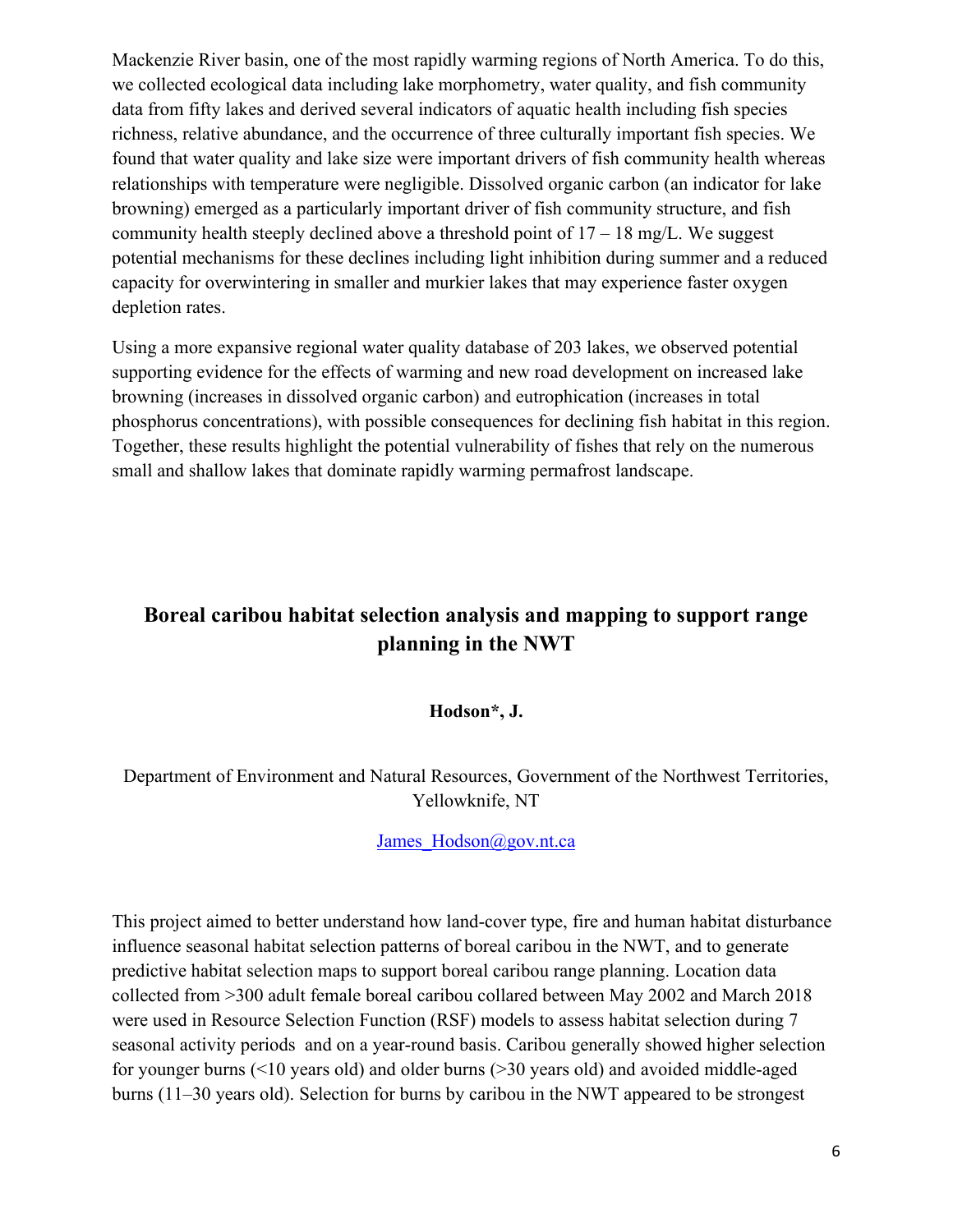during the snow-free seasons, followed by increasing avoidance of burns less than 40 years old from early to late-winter. Caribou generally selected areas further away from major roads and other disturbances such as well pads and cutblocks, but occurred closer to settlements than expected. Caribou avoided areas with high densities of seismic lines during the snow-free season, but the opposite trend was observed during mid- to late winter. The habitat selection models and maps from this project are now being used in range planning, fire management, environmental assessments, and to forecast future landscape suitability for boreal caribou under climate change.

# <span id="page-6-1"></span><span id="page-6-0"></span>**Community-based fisheries monitoring in the lower Mackenzie River watershed**

**Hovel\*, R.**

University of Maine, Farmington, Maine

#### [rachel.hovel@maine.edu](mailto:rachel.hovel@maine.edu)

Rapid environmental change in the Arctic raises numerous concerns for ecosystems, natural resources, and human ways of life. Robust monitoring is essential to adaptation and management in the face of these challenges, and community-based monitoring (CBM) programs offer a strong approach for monitoring wildlife species by highlighting local knowledge and resources, ensuring that questions are locally-important, and informing natural resources conservation and management. This presentation describes a CBM program in the Gwich'in Settlement Area (GSA), focused on łuk digaii (broad whitefish; *Coregonus nasus*). This species a key subsistence fish for Gwich'in people throughout the rapidly-warming Mackenzie River Delta, and continued access to fishing practices is important to food security for communities in this region. However, it is uncertain how watershed changes affect łuk digaii abundance, timing, and migration patterns, all of which have consequences for subsistence harvest. A collaboration between Gwich'in resource boards, Gwich'in community members, and researchers, our program identifies fish life history characteristics that represent vulnerabilities to climate change, and creates a dataset that can measure changes in fish population attributes over time. Results to date show a high degree of migration diversity among łuk digaii in this watershed, which indicates a reliance on multiple changing habitats but may also confer resilience to the population and human fishing practices

.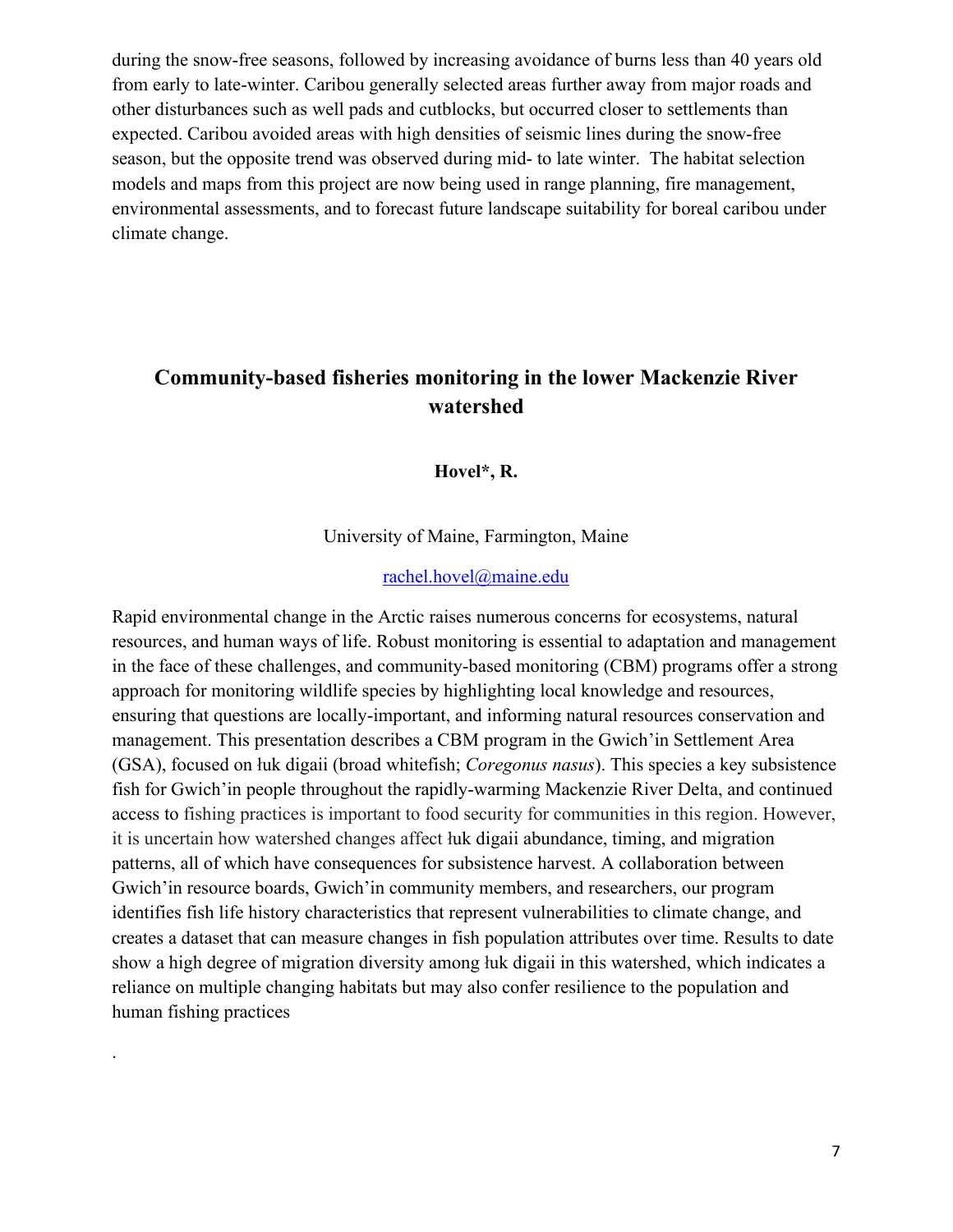### <span id="page-7-0"></span>**Mapping permafrost thaw across the Northwest Territories**

#### **Kokelj\*, SV.**

<span id="page-7-1"></span>NWT Geological Survey, Government of the Northwest Territories, Yellowknife, NT.

#### [Steve\\_Kokelj@gov.nt.ca](mailto:Steve_Kokelj@gov.nt.ca)

Permafrost thaw is the main cause of climate-driven landscape change in the north and has a major effect on ecosystems and infrastructure. Understanding the distribution of thaw-sensitive terrain is critical to predicting the future state of the environment and water resources of the Northwest Territories (NWT), and for planning community and infrastructure adaptation. Currently, no observationally-based maps describing the distribution of landforms indicative of sensitive terrain cover the entire NWT. The NWT Thermokarst Collective Project was initiated in 2019 to create a collaborative partnership of permafrost experts from across Canada to develop methodologies to identify and map thermokarst and permafrost landforms across the NWT. The mapping involves assessing 2017 Sentinel-2 imagery and inventorying features by classifying a 7.5 x 7.5 km grid system following theme-specific mapping rubrics and a supporting spatial database.

Over the past year, the project has developed mapping protocols and geodatabase structure completed mapping around 33 NWT communities, and advanced community engagement through geospatial workshops and field validation. Implementing this project has involved data acquisition, database management, the training of several mappers, and maintenance of an ongoing and rigorous QA/QC process, and has advanced in a COVID-restricted work environment. The project has also resulted in the first systematic aerial inventory and characterization of thaw-sensitive permafrost terrain for NWT in summer 2020 which assessed over 13,000 km of flight lines and compiled over 3,000 permafrost landform observations. The mapping project has fostered collaboration and knowledge exchange amongst scientists, communities, and northern organizations, and it is providing an information base to support community climate change adaptation and modeling of sensitive permafrost terrain.